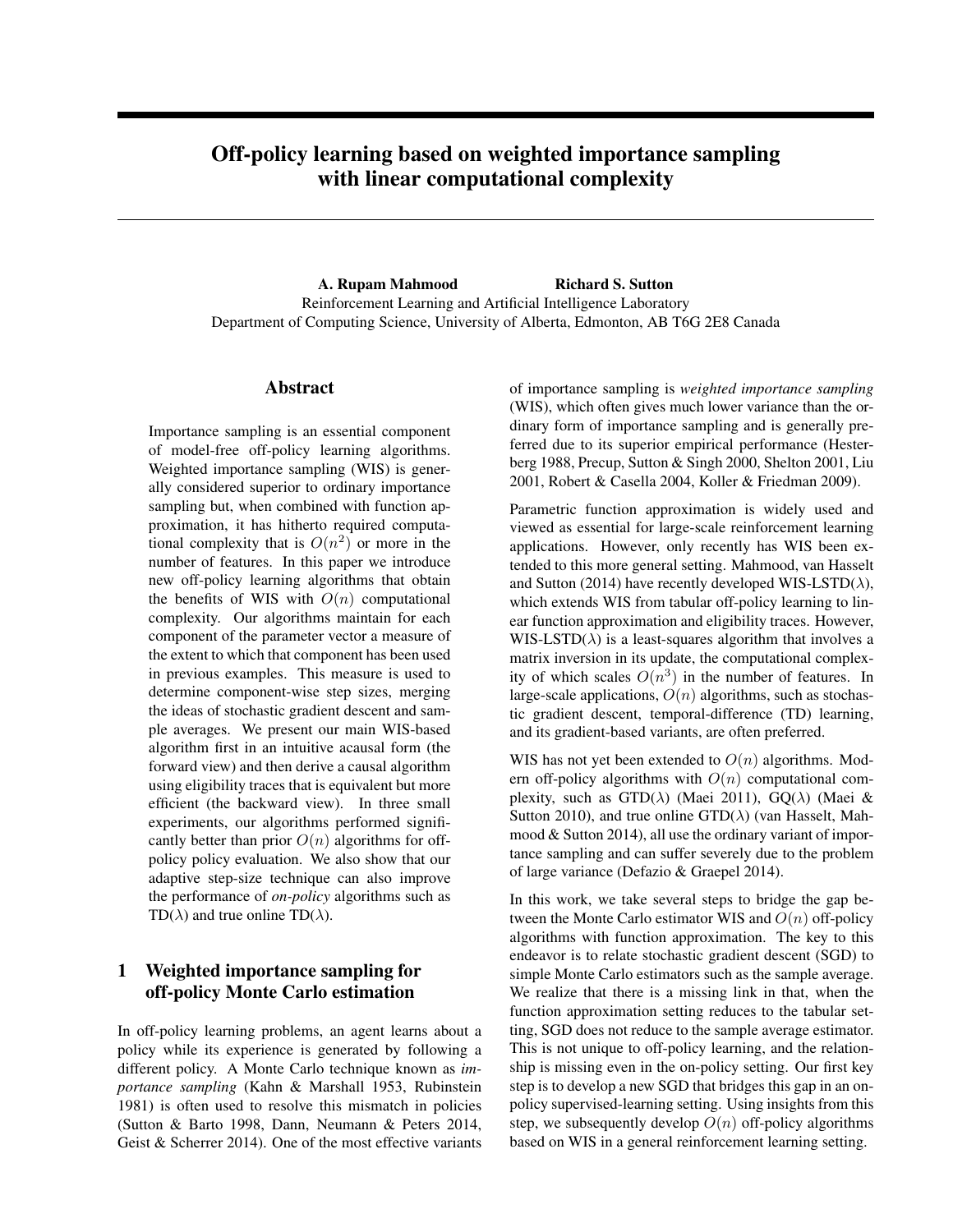## 2 Sample averages and stochastic gradient descent

In this section, we investigate the relationship between the sample average estimator and SGD. We first show that SGD does not reduce to the sample average estimator in the fully-representable case also known as the *tabular* representation. Then we propose a modification to SGD and show that it achieves the sample average estimator when the feature representation is tabular.

The sample average is one of the simplest Monte Carlo estimators. In order to introduce it, consider that data arrives as a sequence of samples  $Y_k \in \mathbb{R}$  drawn from a fixed distribution. The goal of the learner is to estimate the expected value of the samples,  $v = \mathbb{E}[Y_k]$ . The sample average estimator  $V_{t+1}$  for data given up to time t can be defined and incrementally updated in the following way:

$$
\hat{V}_{t+1} \doteq \frac{\sum_{k=1}^{t} Y_k}{t} = \hat{V}_t + \frac{1}{t} \left( Y_t - \hat{V}_t \right); \ \hat{V}_1 \doteq 0. \tag{1}
$$

In the incremental update,  $\frac{1}{t}$  can be viewed as a form of step size, modulating the amount of change made to the current estimate, which decreases with time in this case. In the parametric function approximation case, we have to go beyond sample average and use stochastic approximation methods such as SGD.

To introduce SGD, we use a supervised-learning setting with linear function approximation. In this setting, data arrives as a sequence of input-output pairs  $(X_k, Y_k)$ , where  $X_k$  takes values from a finite set X and  $Y_k \in \mathbb{R}$ . The learner observes a feature representation of the inputs, where each input is mapped to a feature vector  $\phi_k$   $\stackrel{\text{...}}{=}$  $\phi(X_k) \in \mathbb{R}^n$ . The goal of the learner is to estimate the conditional expectation of  $Y_k$  for each unique input  $x \in \mathcal{X}$ as a linear function of the features:  $\theta^{\top}\phi(x) \approx v(x) =$  $\mathbb{E}[Y_k|X_k=x]$ . SGD incrementally updates the parameter vector  $\theta \in \mathbb{R}^n$  at each time step *t* in the following way:

$$
\boldsymbol{\theta}_{t+1} \doteq \boldsymbol{\theta}_t + \alpha_t \left( Y_t - \boldsymbol{\theta}_t^\top \boldsymbol{\phi}_t \right) \boldsymbol{\phi}_t, \tag{2}
$$

where  $\alpha_t > 0$  is a scalar step-size parameter, which is often set to a small constant. The per-update time and memory complexity of SGD is *O*(*n*).

Linear function approximation includes tabular representations as a special case. For example, if the feature vectors are  $|\mathcal{X}|$ -dimensional standard basis vectors, then each feature uniquely represents an input, and the feature representation becomes tabular.

We are interested in finding whether SGD degenerates to sample average when the linear function approximation setting reduces to the tabular setting. Both incremental updates are in a form where the previous estimate is incremented with a product of an error and a step size. In the SGD update, the product also has the feature vector as a factor, but in the tabular setting it simply selects the input for which an update is made.

A major difference between SGD and sample average is the ability of SGD to track under non-stationarity through the use of a constant step size. Typically, the step size of SGD is set to a constant value or decreased with time, where the latter does not work well under non-stationarity but is similar to how sample average works. While we attempt to accommodate sample average estimation more closely within SGD, it is also desirable to retain the tracking ability of SGD.

SGD clearly cannot achieve sample average with a constant step size. On the other hand, if we set the step-size parameter in the SGD update as  $\alpha_t = \frac{1}{t}$ , the SGD update still does not subsume the sample average. This is because, in the SGD update [\(2\)](#page-1-0), time *t* is the total number of samples seen so far, whereas, in the sample average update [\(1\)](#page-1-1), it is the number of samples seen so far only for one specific input.

<span id="page-1-1"></span>We take two important steps to bridge the gap between the sample average update and the SGD update. First, we extend the sample average estimator to incorporate tracking through recency weighting, where the amount of weight assigned to the recent samples is modulated by a scalar recency-weighting constant. This new *recency-weighted average* estimator subsumes sample average as a special case and hence unifies both tracking and sample averaging. Second, we propose a variant of SGD that reduces to recency-weighted average in the tabular setting and still uses only  $O(n)$  per-update memory and computation.

Our proposed recency-weighted average estimator can be derived by minimizing an empirical mean squared objective with recency weighting:

$$
\tilde{V}_{t+1} \doteq \arg \min_{v} \frac{1}{t} \sum_{k=1}^{t} (1 - \eta)^{t-k} (Y_k - v)^2; 0 \le \eta < 1.
$$

<span id="page-1-0"></span>Here, the recency-weighting constant  $\eta$  exponentially weights the past observations down and thus gives more weight to the recent samples. When  $\eta = 0$ , all samples are weighted equally. The recency-weighted average can be defined and incrementally updated as follows:

<span id="page-1-3"></span><span id="page-1-2"></span>
$$
\tilde{V}_{t+1} = \frac{\sum_{k=1}^{t} (1-\eta)^{t-k} Y_k}{\sum_{k=1}^{t} (1-\eta)^{t-k}} = \tilde{V}_t + \frac{1}{\tilde{U}_{t+1}} \left( Y_t - \tilde{V}_t \right), (3)
$$
\n
$$
\tilde{U}_{t+1} \doteq (1-\eta) \tilde{U}_t + 1; \qquad \tilde{U}_1 \doteq 0, \quad \tilde{V}_1 \doteq 0. \quad (4)
$$

It is easy to see that the recency-weighted average is an unbiased estimator of *v*. Moreover, when  $n = 0$ , it reduces to the sample average estimator.

Now, we propose a modified SGD in the supervisedlearning setting that for tabular representation reduces to the recency-weighted average. The updates are as follows: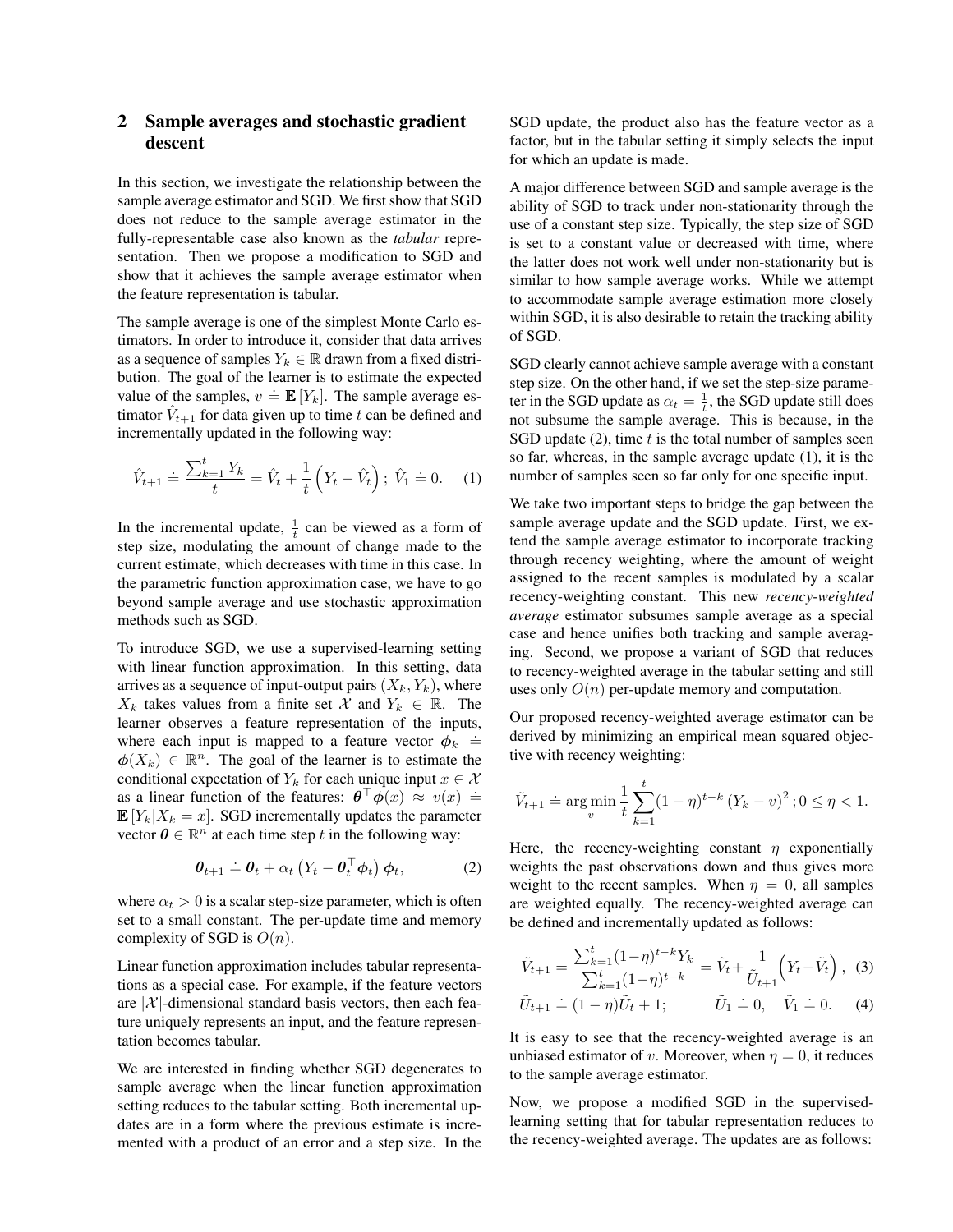$$
\mathbf{u}_{t+1} \doteq (1 - \eta \phi_t \circ \phi_t) \circ \mathbf{u}_t + \phi_t \circ \phi_t, \quad (5)
$$

$$
\boldsymbol{\alpha}_{t+1} \doteq 1 \oslash \mathbf{u}_{t+1},\tag{6}
$$

$$
\boldsymbol{\theta}_{t+1} \doteq \boldsymbol{\theta}_t + \boldsymbol{\alpha}_{t+1} \circ \left( Y_t - \boldsymbol{\theta}_t^\top \boldsymbol{\phi}_t \right) \boldsymbol{\phi}_t, \tag{7}
$$

where  $\eta \geq 0$  is the recency-weighting factor,  $\circ$  is component-wise vector multiplication,  $\oslash$  is componentwise vector division where a division by zero results in zero, and  $\mathbf{1} \in \mathbb{R}^n$  is a vector of all ones. Here,  $\alpha_{t+1} \in \mathbb{R}^n$ is a vector step-size parameter, set as the vector division of 1 by  $\mathbf{u}_{t+1} \in \mathbb{R}^n$ , which parallels *U* of the recencyweighted average. We call u the *usage vector*, as it can be seen as an estimate of how much each feature is "used" over time by the update. We call this algorithm the *usagebased SGD* (U-SGD). Replacing a division by zero with zero in the step-size vector amounts to having no updates for the corresponding component. This makes sense because a zero in any component of u can occur only at the beginning when u is initialized to zero and the corresponding feature has not been activated yet. Once a feature is nonzero, the corresponding component of  $\alpha$  becomes positive and, with sufficiently small  $\eta$ , it always remains so.

In the following theorem, we show that U-SGD reduces to recency-weighted average in the tabular setting and hence is a generalization of the sample average estimator as well.

Theorem 1 (Backward consistency of U-SGD with sample average). *If the feature representation is tabular, the vectors* **u** *and*  $\theta$  *are initially set to zero, and*  $0 \leq \eta < 1$ *, then U-SGD defined by [\(5\)](#page-2-0)-[\(7\)](#page-2-1) degenerates to the recencyweighted average estimator defined by [\(3\)](#page-1-2) and [\(4\)](#page-1-3), in the sense that each component of the parameter vector*  $\theta_{t+1}$  *of U-SGD becomes the recency-weighted average estimator of the corresponding input.*

(Proved in Appendix A.1).

#### 3 WIS and off-policy SGD

In this section, we carry over weighted importance sampling (WIS) to off-policy SGD, drawing from the ideas developed in the previous section. We introduce two new offpolicy SGD algorithms based on WIS. The first one subsumes WIS fully but does not lead to an  $O(n)$  implementation, whereas the other algorithm is more amenable to an efficient implementation.

First we introduce both the ordinary importance sampling (OIS) and WIS. Importance sampling is a technique for estimating an expectation under one distribution using samples drawn from a different distribution. OIS estimates the expectation by forming a special kind of sample average. Consider that samples  $Y_k \in \mathbb{R}$  are drawn from a sample distribution *l*, but the goal of the learner is to estimate the expectation  $v_g \doteq \mathbb{E}_g [Y_k]$  under a different distribution *g*. OIS

<span id="page-2-0"></span>estimates  $v_q$  by scaling each sample  $Y_k$  by the importancesampling ratio  $W_k \doteq \frac{g(Y_k)}{l(Y_k)}$  and forming a sample average estimate of the scaled samples:

<span id="page-2-1"></span>
$$
\tilde{V}_{t+1}\doteq\frac{\sum_{k=1}^t W_kY_k}{t}=\tilde{V}_t+\frac{1}{t}\left(W_tY_t-\tilde{V}_t\right);~~\tilde{V}_1\doteq0.
$$

WIS, on the other hand, estimates  $v<sub>q</sub>$  by forming a weighted average estimate of the original samples. Its definition and incremental update are as follows:

$$
\hat{V}_{t+1} \doteq \frac{\sum_{k=1}^{t} W_k Y_k}{\sum_{k=1}^{t} W_k} = \hat{V}_t + \frac{1}{\hat{U}_{t+1}} W_t \left( Y_t - \hat{V}_t \right),
$$
  

$$
\hat{U}_{t+1} \doteq \hat{U}_t + W_t; \qquad \hat{U}_1 \doteq 0, \quad \hat{V}_1 \doteq 0.
$$

If there is no discrepancy between the sample and the target distribution, then  $W_k = 1, \forall k$ , and both OIS and WIS become equivalent to the sample average estimator.

We derive the *recency-weighted WIS* as a solution to a mean squared objective with recency weighting and additionally importance sampling:

$$
\bar{V}_{t+1} \doteq \arg\min_{v} \frac{1}{t} \sum_{k=1}^{t} (1 - \eta)^{t-k} W_k (Y_k - v)^2; 0 \le \eta < 1,
$$
\n
$$
= \frac{\sum_{k=1}^{t} (1 - \eta)^{t-k} W_k Y_k}{\sum_{k=1}^{t} (1 - \eta)^{t-k} W_k}.
$$

It is easy to see that, when  $\eta = 0$ , the recency-weighted WIS estimator reduces to WIS. Recency-weighted WIS can be updated incrementally in the following way:

<span id="page-2-3"></span><span id="page-2-2"></span>
$$
\bar{V}_{t+1} = \bar{V}_t + \frac{1}{\bar{U}_{t+1}} W_t (Y_t - \bar{V}_t); \quad \bar{V}_1 \doteq 0,
$$
 (8)

$$
\bar{U}_{t+1} = (1 - \eta)\bar{U}_t + W_t; \qquad \bar{U}_1 = 0. \tag{9}
$$

Now we introduce two variants of SGD based on WIS in a more general off-policy reinforcement learning setting with linear function approximation. In this setting, a learning agent interacts with an environment by taking an action  $A_k \in \mathcal{A}$  in a state of the environment  $S_k \in \mathcal{S}$  on each time step *k*. Here *A* and *S* are considered finite. Upon taking an action, the agent receives a scalar reward  $R_{k+1}$ and transitions to state  $S_{k+1}$ . Instead of observing the states directly, the agent observes a feature representation of the states where each state is mapped to a feature vector  $\phi_k \doteq \phi(S_k) \in \mathbb{R}^n$ . In an off-policy policy-evaluation problem, the agent takes actions based on a fixed behavior policy  $b(\cdot|S_k)$ . The goal is to estimate  $v_\pi(s)$  (the expected sum of the future discounted reward when starting in *s* and following  $\pi$ ) as a linear function of the features:

$$
\theta^{\top} \phi(s) \approx v_{\pi}(s) \doteq \mathbb{E} \left[ G_k | S_k = s, A_i \sim \pi(\cdot | S_i), \forall i \right],
$$

$$
G_k \doteq \sum_{i=k}^{\infty} R_{i+1} \prod_{j=k+1}^{i} \gamma(S_j),
$$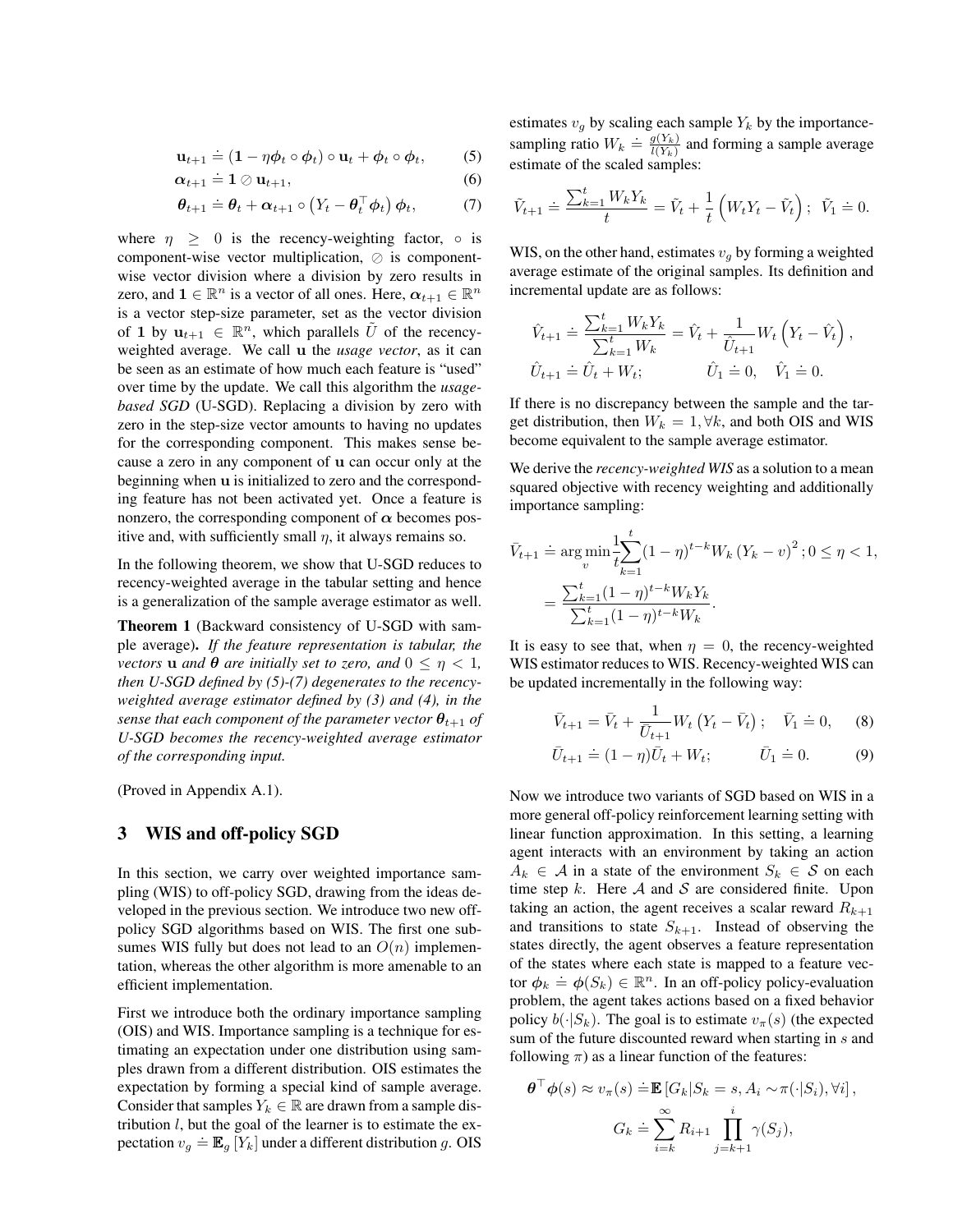where  $\theta \in \mathbb{R}^n$  is the parameter vector to learn, and  $\gamma_k =$  $\gamma(S_k) \in [0, 1]$  denotes a state-dependent discounting. In a general value-function setting, such state-dependent discounting can be used to denote termination in a state *s* by setting  $\gamma(s)=0$  (Sutton et al. 2011).

In order to learn  $\theta$  model-free from samples, we need to use an importance sampling technique since the behavior policy and the target policy can be different. Given a partial trajectory from time *k* to  $t + 1$ :  $S_k$ ,  $A_k$ ,  $R_{k+1}$ ,  $\cdots$ ,  $S_{t+1}$ , the importance-sampling ratio  $\rho_k^{t+1}$  is defined as the likelihood ratio of this trajectory starting at *S<sup>k</sup>* under the target policy and the behavior policy:

$$
\rho_k^{t+1} \doteq \frac{\prod_{i=k}^t p(S_{i+1}|S_i, A_i)\pi(A_i|S_i)}{\prod_{i=k}^t p(S_{i+1}|S_i, A_i)b(A_i|S_i)} = \prod_{i=k}^t \frac{\pi(A_i|S_i)}{b(A_i|S_i)}
$$

$$
= \prod_{i=k}^t \rho_i; \qquad \rho_i \doteq \rho_i^{i+1},
$$

where *p* is the state-transition probability function. The value  $v_\pi(s)$  can be estimated using returns scaled by the corresponding importance-sampling ratios. Consider that data is available up to step  $t + 1$  and no termination or discounting occurs by that time. A return originating from state  $S_k$  can be approximated by using a full discounting at the final step:  $\gamma_{t+1} = 0$ . Then a flat truncated return can be defined as (Sutton et al. 2014):

$$
G_k^{t+1} \doteq \sum_{i=k}^t R_{i+1}.
$$

When the states are visible and the number of states are small, the value  $v_\pi(s)$  for each state *s* can be estimated using importance sampling such as OIS, WIS or recencyweighted WIS by setting  $Y_k = G_k^{t+1}$  and  $W_k = \rho_k^{t+1}$ .

Now, we propose the first off-policy SGD based on WIS, which we call *WIS-SGD-1*. With  $0 \leq k < t + 1$  and  $\theta_0^t \doteq \theta_0$ ,  $\forall t$ , the following updates define WIS-SGD-1:

$$
\mathbf{u}_{k+1}^{t+1} \doteq (1 - \eta \phi_k \circ \phi_k) \circ \mathbf{u}_k^{t+1} + \rho_k^{t+1} \phi_k \circ \phi_k, \quad (10)
$$

$$
\boldsymbol{\alpha}_{k+1}^{t+1} \doteq 1 \oslash \mathbf{u}_{k+1}^{t+1}, \tag{11}
$$

$$
\boldsymbol{\theta}_{k+1}^{t+1} \doteq \boldsymbol{\theta}_k + \boldsymbol{\alpha}_{k+1}^{t+1} \circ \rho_k^{t+1} \left( G_k^{t+1} - \boldsymbol{\phi}_k^{\top} \boldsymbol{\theta}_k^{t+1} \right) \boldsymbol{\phi}_k. (12)
$$

Similar to U-SGD, WIS-SGD-1 maintains a vector step size through the update of a usage vector, which in this case also includes the importance-sampling ratios. Unlike U-SGD, the parameters of WIS-SGD-1 use two time indices. The time index in the subscript corresponds to the time step of the prediction, and the time index in the superscript stands for the data horizon. In the following, we show that WIS-SGD-1 reduces to recency-weighted WIS, and hence to WIS as well, in the tabular setting.

Theorem 2 (Backward consistency of WIS-SGD-1 with WIS). *If the feature representation is tabular, the vectors*

**u** and  $\theta$  are initially set to zero, and  $0 \leq n \leq 1$ , then *WIS-SGD-1 defined by [\(10\)](#page-3-0)-[\(12\)](#page-3-1) degenerates to recency-weighted WIS defined by [\(8\)](#page-2-2) and [\(9\)](#page-2-3) with*  $Y_k \doteq G_k^{t+1}$ and  $W_k \doteq \rho_k^{t+1}$ , in the sense that each component of the parameter vector  $\boldsymbol{\theta}_{t+1}^{t+1}$  of WIS-SGD-1 becomes the *recency-weighted WIS estimator of the corresponding input.* (Proved in Appendix A.2.)

Now we focus on whether and how WIS-SGD-1 can be implemented efficiently. The updates as defined above cannot be computed in  $O(n)$  per time step. An update for step  $k$ requires computing an importance-sampling ratio and a flat truncated return that are available only at  $t + 1 > k$ . It can be computed by looking ahead into the future from *k*, but then the update becomes acausal. It can alternatively be computed by waiting until time  $t + 1$  and iterating for each *k*. But then the update made at  $t + 1$  becomes expensive, scaling linearly with *t*, that is, *O*(*tn*).

Such updates, where samples are available in future from the time step when the update is made, are often known as *forward-view* updates (Sutton & Barto 1998). Forwardview updates are typically expensive, but for some forwardview updates it is possible to derive causal and efficient updates, known as *backward-view* updates, that compute exactly the same estimate at each time step. Classically these equivalences were achieved for offline updating. Van Seijen and Sutton (2014) showed that such equivalences can also be achieved in the online case.

Converting a forward-view update into an efficient backward-view update depends on combining the extra data available at  $t + 1$  with the current estimate  $\theta_t^t$  in an efficient way to give the next estimate  $\theta_{t+1}^{t+1}$ . For linear recursive updates, it is tantamount to unrolling both  $\theta_{t+1}^{t+1}$ and  $\theta_t^t$  and expressing their difference in a form that can be computed efficiently. It is often not possible to achieve such efficient backward-view updates, and we believe WIS-SGD-1 is one such case.

<span id="page-3-0"></span>To appreciate why an efficient backward-view update of WIS-SGD-1 is not plausible, consider the update of  $\theta_t^t$  unrolled back to the beginning of time:

<span id="page-3-1"></span>
$$
\theta_t^t = \left(\mathbf{I} - \rho_{t-1}^t (\boldsymbol{\alpha}_t^t \circ \boldsymbol{\phi}_{t-1}) \boldsymbol{\phi}_{t-1}^\top\right) \theta_{t-1}^t + \rho_{t-1}^t G_{t-1}^t \boldsymbol{\phi}_{t-1} \n= \prod_{k=0}^{t-1} \left(\mathbf{I} - \rho_k^t (\boldsymbol{\alpha}_{k+1}^t \circ \boldsymbol{\phi}_k) \boldsymbol{\phi}_k^\top\right) \theta_0^t \n+ \sum_{k=0}^{t-1} \rho_k^t G_k^t \prod_{j=k+1}^{t-1} \left(\mathbf{I} - \rho_j^t (\boldsymbol{\alpha}_{j+1}^t \circ \boldsymbol{\phi}_j) \boldsymbol{\phi}_j^\top\right) \boldsymbol{\phi}_k.
$$

In order to obtain  $\theta_{t+1}^{t+1}$  by combining the new data  $\phi_t$  and  $R_{t+1}$  with  $\theta_t^t$ , it is evident that each of the  $\rho_k^t(\boldsymbol{\alpha}_{k+1}^t \circ$  $\phi_k$ ) $\phi_k$  terms in the first product needs to be replaced by  $\rho_k^{t+1}(\alpha_{k+1}^{t+1} \circ \phi_k)\phi_k^{\top}$ , which is unlikely to be achieved in an inexpensive way. This problem does not appear in previous algorithms with online equivalence such as true online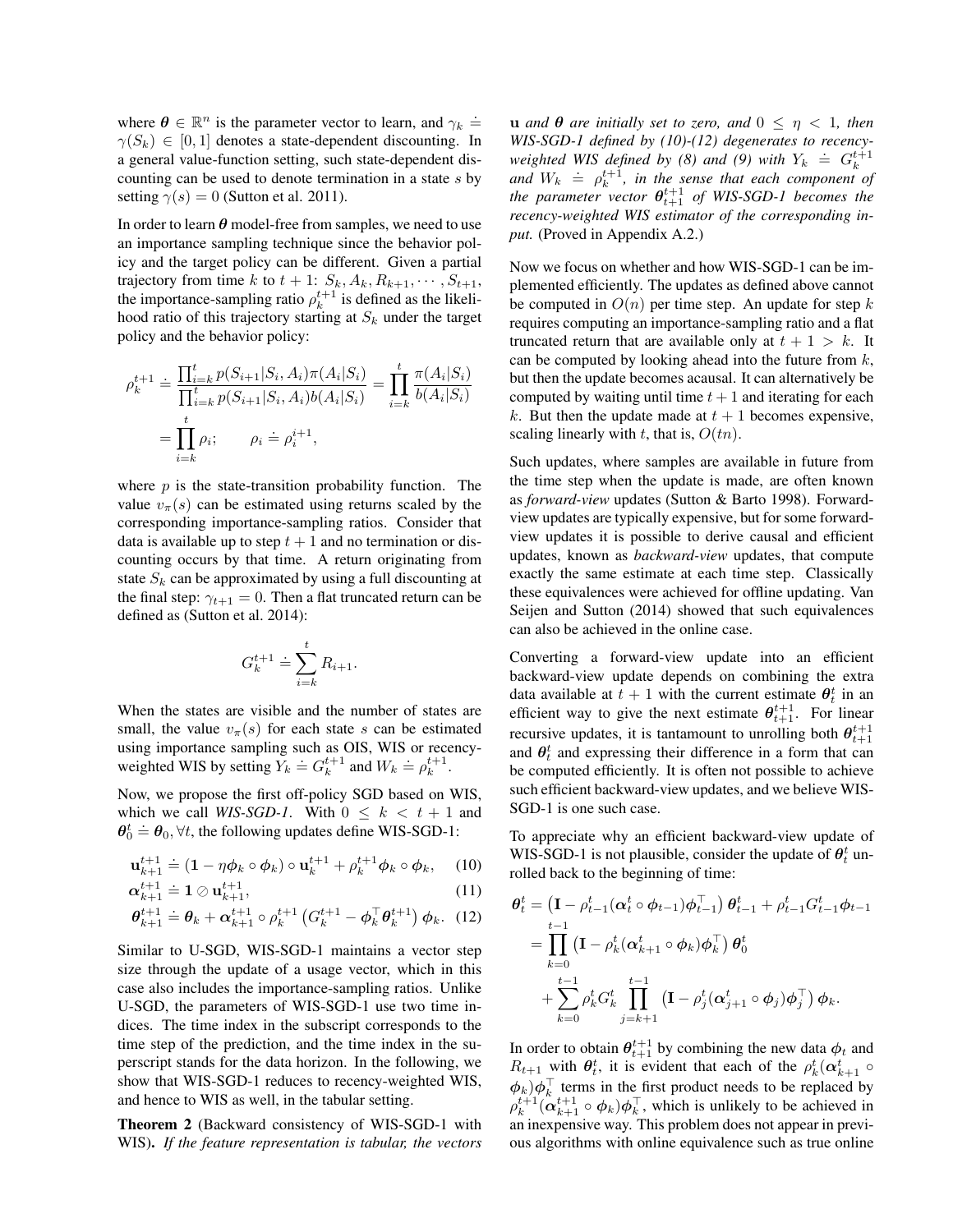TD( $\lambda$ ) (van Seijen & Sutton 2014) or true online GTD( $\lambda$ ) (van Hasselt, Mahmood & Sutton 2014), because the terms involved in the product of the unrolled update in those algorithms do not involve *forward-view* terms, that is, they contain  $\rho_k$  and  $\alpha_{k+1}$  in those products instead of  $\rho_k^{t+1}$  and  $\alpha_{k+1}^{t+1}$ . This specific problem with WIS-SGD-1 is due to the fact that the error of the update in [\(12\)](#page-3-1) is multiplied by the forward-view terms  $\rho_k^{t+1}$  and  $\alpha_{k+1}^{t+1}$ .

The observation we made in the above leads us to develop a second off-policy SGD. In this algorithm, first we replace the forward-view term  $\alpha_{k+1}^{t+1}$  from the update of  $\theta$  with  $\boldsymbol{\alpha}_{k+1}^{k+1}$ . Second, instead of multiplying the terms in the error  $G_k^{t+1} - \phi_k^{\top} \theta_k^{t+1}$  with the same forward-view term  $\rho_k^{t+1}$ , we multiply the first term  $G_k^{t+1}$  by  $\rho_k^{t+1}$  and the second term  $\phi_k^{\top} \theta_k^{t+1}$  by  $\rho_k$ . To account for this discrepancy, we add two more terms in the error, and the resultant error of the new update becomes  $\rho_k^{t+1} G_k^{t+1} - \rho_k^{t+1} \phi_k^{\top} \theta_{k-1}^{k-1} + \rho_k \phi_k^{\top} \theta_{k-1}^{k-1} \rho_k \phi_k^\top \theta_k^{t+1}$ . Here, the first two terms are approximating the WIS-SGD-1 error  $\rho_k^{t+1} \left( G_k^{t+1} - \phi_k^{\top} \theta_k^{t+1} \right)$ , whereas the last two terms are adding a bias. Although this new algorithm no longer reduces to WIS in the tabular setting, it is developed based on WIS and still retains the main ideas behind recency-weighted WIS. Hence, we call this algorithm *WIS-SGD-2*. The following updates define WIS-SGD-2, with  $0 \le k \le t + 1$ :

$$
\mathbf{u}_{k+1}^{t+1} \doteq (1 - \eta \phi_k \circ \phi_k) \circ \mathbf{u}_k^{t+1} + \rho_k^{t+1} \phi_k \circ \phi_k, \quad (13)
$$

$$
\alpha_{k+1} = 1 \oslash \mathbf{u}_{k+1}^{k+1},\tag{14}
$$

$$
\delta_k^{t+1} \doteq \rho_k^{t+1} G_k^{t+1} - \rho_k^{t+1} \phi_k^{\top} \boldsymbol{\theta}_{k-1}
$$
\n
$$
\mathbf{f} \cdot \mathbf{f} \cdot \mathbf{f} \cdot \mathbf{f} \cdot \mathbf{f} \cdot \mathbf{f} \cdot \mathbf{f} \cdot \mathbf{f} \cdot \mathbf{f} \cdot \mathbf{f} \cdot \mathbf{f} \cdot \mathbf{f} \cdot \mathbf{f} \cdot \mathbf{f} \cdot \mathbf{f} \cdot \mathbf{f} \cdot \mathbf{f} \cdot \mathbf{f} \cdot \mathbf{f} \cdot \mathbf{f} \cdot \mathbf{f} \cdot \mathbf{f} \cdot \mathbf{f} \cdot \mathbf{f} \cdot \mathbf{f} \cdot \mathbf{f} \cdot \mathbf{f} \cdot \mathbf{f} \cdot \mathbf{f} \cdot \mathbf{f} \cdot \mathbf{f} \cdot \mathbf{f} \cdot \mathbf{f} \cdot \mathbf{f} \cdot \mathbf{f} \cdot \mathbf{f} \cdot \mathbf{f} \cdot \mathbf{f} \cdot \mathbf{f} \cdot \mathbf{f} \cdot \mathbf{f} \cdot \mathbf{f} \cdot \mathbf{f} \cdot \mathbf{f} \cdot \mathbf{f} \cdot \mathbf{f} \cdot \mathbf{f} \cdot \mathbf{f} \cdot \mathbf{f} \cdot \mathbf{f} \cdot \mathbf{f} \cdot \mathbf{f} \cdot \mathbf{f} \cdot \mathbf{f} \cdot \mathbf{f} \cdot \mathbf{f} \cdot \mathbf{f} \cdot \mathbf{f} \cdot \mathbf{f} \cdot \mathbf{f} \cdot \mathbf{f} \cdot \mathbf{f} \cdot \mathbf{f} \cdot \mathbf{f} \cdot \mathbf{f} \cdot \mathbf{f} \cdot \mathbf{f} \cdot \mathbf{f} \cdot \mathbf{f} \cdot \mathbf{f} \cdot \mathbf{f} \cdot \mathbf{f} \cdot \mathbf{f} \cdot \mathbf{f} \cdot \mathbf{f} \cdot \mathbf{f} \cdot \mathbf{f} \cdot \mathbf{f} \cdot \mathbf{f} \cdot \mathbf{f} \cdot \mathbf{f} \cdot \mathbf{f} \cdot \mathbf{f} \cdot \mathbf{f} \cdot \mathbf{f} \cdot \mathbf{f} \cdot \mathbf{f} \cdot \mathbf
$$

$$
+\rho_k \phi_k^{\top} \theta_{k-1} - \rho_k \phi_k^{\top} \theta_k^{t+1}, \qquad (15)
$$

$$
\boldsymbol{\theta}_{k+1}^{t+1} \doteq \boldsymbol{\theta}_k^{t+1} + \boldsymbol{\alpha}_{k+1} \circ \delta_k^{t+1} \boldsymbol{\phi}_k. \tag{16}
$$

Here,  $\theta_k \doteq \theta_k^k$ , and  $\theta_{-1} = 0$ . It can be easily verified that, in the on-policy case, WIS-SGD-2 degenerates to U-SGD and hence retains the backward consistency with the sample average estimator.

Although this algorithm has much more plausibility of having an efficient backward view due to the careful modifications, it is not yet immediately clear how such a backwardview update can be obtained. Van Hasselt, Mahmood and Sutton (2014) introduced an online equivalence technique from which both true online TD( $\lambda$ ) and true online GTD( $\lambda$ ) can be derived. Their technique requires the target in the error to have a specific recurrence relation. Unfortunately, that specific relation does not hold for the target in WIS-SGD-2. A new technique is needed in order to derive an efficient backward view for WIS-SGD-2.

#### 4 A new online equivalence technique

In this section, we introduce a new technique for deriving efficient backward views from online forward-view updates. We show that this technique subsumes the existing technique for online equivalences (van Hasselt, Mahmood & Sutton 2014). The following theorem describes the new online equivalence technique (Proved in Appendix A.3).

<span id="page-4-0"></span>Theorem 3 (Online equivalence technique). *Consider any forward view that updates toward an interim scalar target*  $Y_k^t$  *with* 

$$
\boldsymbol{\theta}_{k+1}^{t+1} \doteq \mathbf{F}_k \boldsymbol{\theta}_k^{t+1} + Y_k^{t+1} \mathbf{w}_k + \mathbf{x}_k, \quad 0 \le k < t+1,
$$

*where*  $\boldsymbol{\theta}_0^t \doteq \boldsymbol{\theta}_0$  *for some initial*  $\boldsymbol{\theta}_0$ *, and both*  $\mathbf{F}_k \in \mathbb{R}^{n \times n}$ *and*  $\mathbf{w}_k \in \mathbb{R}^n$  *can be computed using data available at k.* Assume that the temporal difference  $Y_k^{t+1} - Y_k^t$  at *k* is *related to the temporal difference at*  $k + 1$  *as follows:* 

$$
Y_k^{t+1} - Y_k^t = d_{k+1} \left( Y_{k+1}^{t+1} - Y_{k+1}^t \right) + b_t g_k \prod_{j=k+1}^{t-1} c_j, 0 \le k < t,
$$

*where*  $b_k, c_k, d_k$  *and*  $g_k$  *are scalars that can be computed using data available at time k. Then the final*  $weight \ \theta_{t+1} \dot = \theta_{t+1}^{t+1}$  can be computed through the following backward-view updates, with  $e_{-1} \doteq 0$ ,  $d_0 \doteq 0$ , and  $t \ge 0$ :

$$
\begin{aligned} \mathbf{e}_t &= \mathbf{w}_t + d_t \mathbf{F}_t \mathbf{e}_{t-1}, \\ \boldsymbol{\theta}_{t+1} &= \mathbf{F}_t \boldsymbol{\theta}_t + (Y_t^{t+1} - Y_t^t) \mathbf{e}_t + Y_t^t \mathbf{w}_t + b_t \mathbf{F}_t \mathbf{d}_t + \mathbf{x}_t, \\ \mathbf{d}_{t+1} &= c_t \mathbf{F}_t \mathbf{d}_t + g_t \mathbf{e}_t. \end{aligned}
$$

This equivalence technique allows producing backward views that contain a *dutch trace* e (van Hasselt et al. 2014) and an extra set of weights d known as *provisional* weights (Sutton et al. 2014) at the same time. In previous works (Sutton et al. 2014, Mahmood et al. 2014), the provisional weights appeared only in offline updates. Due to this online equivalence technique, this is the first time the provisional weights have emerged in online updates.

In the following theorem, we show that the new equivalence technique is a generalization of the existing equivalence technique developed by van Hasselt et al. (2014). Hence, it readily follows that the existing algorithms with an online equivalence, such as true online  $TD(\lambda)$  and true online  $GTD(\lambda)$ , can be derived using the new equivalence technique. The proof is given in Appendix A.4.

Theorem 4 (Generality of the new equivalence technique). *The online equivalence technique by van Hasselt et al. (2014, Theorem 1) can be retrieved as a special case of the online equivalence technique given in Theorem [3.](#page-4-0)*

#### 5 A new off-policy  $TD(\lambda)$  based on WIS

In this section, we develop a new off-policy algorithm that generalizes WIS-SGD-2 to partial termination and bootstrapping. Then we use the new online equivalence technique to derive an equivalent  $O(n)$  backward-view update. We use a state-dependent bootstrapping parameter  $\lambda_k \doteq \lambda(S_k) \in [0,1]$  in developing the new algorithm.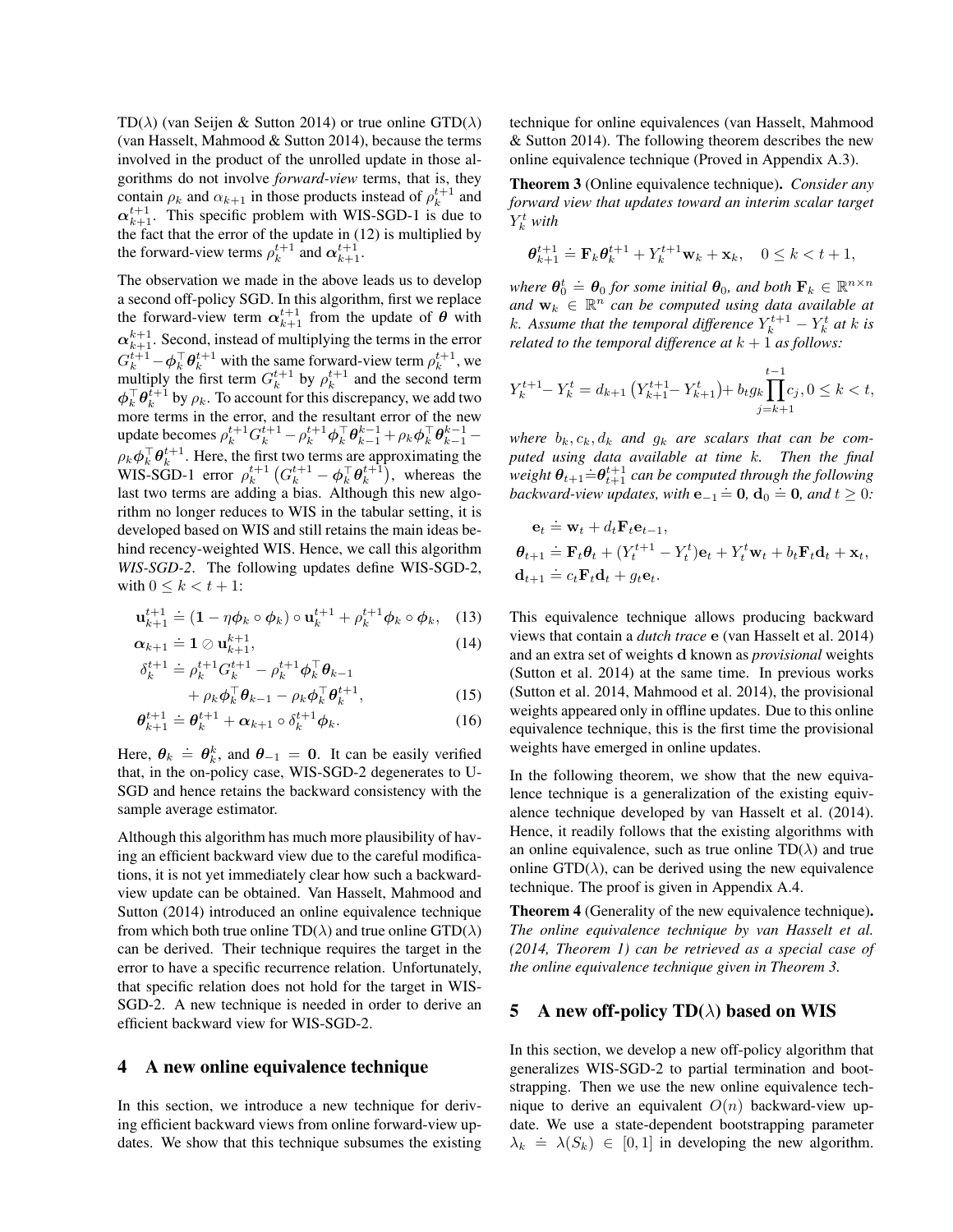First, we construct the target, and then we define a new update for the usage vector u in this more general setting.

Based on the general off-policy forward view by Sutton et al. (2014), we combine truncated returns  $G_k^{t+1}$  and truncated corrected returns  $G_k^{t+1} + \phi_{t+1}^{\top} \theta_t$  scaled by corresponding weights due to discounting, bootstrapping and importance sampling to develop an overall return:

$$
G_{k,t+1}^{\rho} \doteq \rho_k C_k^t \Big( (1 - \gamma_{t+1}) G_k^{t+1} + \gamma_{t+1} \left( G_k^{t+1} + \phi_{t+1}^\top \theta_t \right) \Big) + \sum_{i=k+1}^t \rho_k C_k^{i-1} \Big( (1 - \gamma_i) G_k^i + \gamma_i (1 - \lambda_i) \left( G_k^i + \phi_i^\top \theta_{i-1} \right) \Big) - \rho_k \Bigg( C_k^t + \sum_{i=k+1}^t C_k^{i-1} (1 - \gamma_i \lambda_i) - 1 \Bigg) \phi_k^\top \theta_{k-1}, \quad (17)
$$

where  $C_k^t$   $\stackrel{\text{.}}{=} \prod_{j=k+1}^t \gamma_j \lambda_j \rho_j$ ,  $\theta_k = \theta_k^k$ ,  $0 \le k < t+1$ and  $\theta_{-1} = 0$ . It can be readily verified that, when no bootstrapping is used, that is,  $\lambda_k = 1, \forall k$  and discounting occurs only at the data horizon  $t + 1$ , that is,  $\gamma_0$  =  $\gamma_1 = \cdots = \gamma_t = 1$  and  $\gamma_{t+1} = 0$ , then  $G_{k,t+1}^{\rho} =$  $\rho_k^{t+1} G_k^{t+1} - \rho_k^{t+1} \phi_k^{\top} \theta_{k-1} + \rho_k \phi_k^{\top} \theta_{k-1}$ . Hence  $G_{k,t+1}^{\rho}$ is a strict generalization of the WIS-SGD-2 target to the state-dependent discounting and bootstrapping.

The usage vector u of the WIS-SGD algorithms rescales the components of the parameter updates in order to clamp down the updates proportionally when they become large due to large importance-sampling ratios. However, when bootstrapping is used, larger trajectories are given smaller weights, and hence their corresponding importance-sampling ratios will have less severe effect on the updates. For example, when full bootstrapping is used, that is,  $\lambda_k = 0, \forall k$ , the overall return becomes  $G_{k,t+1}^{\rho}$  $\rho_k \left( R_{k+1} + \gamma_{k+1} \phi_{k+1}^\top \phi_k \right)$ , with an importance-sampling ratio of a one-transition long trajectory. In such cases, updating u with the importance-sampling ratio of the full trajectory  $\rho_k^{t+1}$  is unnecessary. Hence, the amount of importance weighting in u at each step should be modulated by the amount of discounting and bootstrapping.

Based on the overall return in [\(17\)](#page-5-0) and the idea of discounting and bootstrapping-*aware* update of u discussed above, we propose a new off-policy TD algorithm based on WIS, which we call  $WIS-TD(\lambda)$ . It consists of the following forward-view updates:

$$
\tilde{\rho}_k^{t+1} \doteq \rho_k \sum_{i=k+1}^t C_k^{i-1} (1 - \gamma_i \lambda_i) + \rho_k C_k^t; \quad \tilde{\rho}_t^t \doteq 0, \quad (18)
$$

$$
\mathbf{u}_{k+1}^{t+1} \doteq (1 - \eta \phi_k \circ \phi_k) \circ \mathbf{u}_k^{t+1} + \tilde{\rho}_k^{t+1} \phi_k \circ \phi_k, \quad (19)
$$

$$
\alpha_{k+1} \doteq 1 \oslash \mathbf{u}_{k+1}^{k+1}, \tag{20}
$$

$$
\boldsymbol{\theta}_{k+1}^{t+1} \doteq \boldsymbol{\theta}_k^{t+1} + \boldsymbol{\alpha}_{k+1} \circ \left( G_{k,t+1}^{\rho} - \rho_k \boldsymbol{\phi}_k^{\top} \boldsymbol{\theta}_k^{t+1} \right) \boldsymbol{\phi}_k. (21)
$$

It can be easily verified that, when no bootstrapping is used, that is,  $\lambda_k = 1, \forall k$  and discounting occurs only at the data

horizon  $t + 1$ , that is,  $\gamma_0 = \gamma_1 = \cdots = \gamma_t = 1$  and  $\gamma_{t+1} = 0$ , then  $\tilde{\rho}_k^{t+1} = \rho_k^{t+1}$ , and we already showed that the target of WIS-TD( $\lambda$ )  $G_{k,t+1}^{\rho}$  reduces to the WIS-SGD-2 target in this case. Hence, WIS-TD( $\lambda$ ) subsumes WIS-SGD-2, establishing a direct backward consistency to sample average.

In the following, we apply the new online equivalence technique to the above forward-view update to derive an  $O(n)$ backward-view update computing the same parameter vector  $\theta_t$  at each *t*. For that, first we derive an  $O(n)$  backwardview update for the step size that computes the same  $\alpha_t$  as in the above algorithm at each *t*.

<span id="page-5-0"></span>**Theorem 5** (Backward view update for  $\alpha_t$  of WIS-TD( $\lambda$ )). *The step-size vector*  $\alpha_t$  *computed by the following backward-view update and the forward-view update defined by*  $(18) - (20)$  $(18) - (20)$  $(18) - (20)$  *are equal at each step t:* 

<span id="page-5-4"></span>
$$
\mathbf{u}_{t+1} \doteq (1 - \eta \phi_t \circ \phi_t) \circ \mathbf{u}_t + \rho_t \phi_t \circ \phi_t + (\rho_t - 1) \gamma_t \lambda_t (1 - \eta \phi_t \circ \phi_t) \circ \mathbf{v}_t,
$$
(22)

$$
\mathbf{v}_{t+1} \doteq \gamma_t \lambda_t \rho_t \left( \mathbf{1} - \eta \phi_t \circ \phi_t \right) \circ \mathbf{v}_t + \rho_t \phi_t \circ \phi_t, \quad (23)
$$

<span id="page-5-7"></span>
$$
\alpha_{t+1} = 1 \oslash \mathbf{u}_{t+1}.
$$
\n(24)

(Proved in Appendix A.5.)

Now, we derive an  $O(n)$  backward-view update that computes the same  $\theta_t^t$  as the above forward view.

<span id="page-5-6"></span>**Theorem 6** (Backward view update for  $\theta_t^t$  of WIS-TD( $\lambda$ )). *The parameter vector*  $\theta_t$  *computed by the following*  $b$ ackward-view update and the parameter vector  $\boldsymbol{\theta}^{t}_{t}$  com*puted by the forward-view update defined by [\(17\)](#page-5-0) and [\(21\)](#page-5-3) are equal at every time step t:*

$$
\mathbf{e}_{t} \doteq \rho_{t} \alpha_{t+1} \circ \phi_{t} \n+ \gamma_{t} \lambda_{t} \rho_{t} \left( \mathbf{e}_{t-1} - \rho_{t} \left( \alpha_{t+1} \circ \phi_{t} \right) \phi_{t}^{\top} \mathbf{e}_{t-1} \right), (25) \n\theta_{t+1} \doteq \theta_{t} + \alpha_{t+1} \circ \rho_{t} \left( \theta_{t-1}^{\top} \phi_{t} - \theta_{t}^{\top} \phi_{t} \right) \phi_{t} \n+ (R_{t+1} + \gamma_{t+1} \theta_{t}^{\top} \phi_{t+1} - \theta_{t-1}^{\top} \phi_{t}) \mathbf{e}_{t} \n+ (\rho_{t} - 1) \gamma_{t} \lambda_{t} \left( \mathbf{d}_{t} - \rho_{t} \left( \alpha_{t+1} \circ \phi_{t} \right) \phi_{t}^{\top} \mathbf{d}_{t} \right), (26) \n\mathbf{d}_{t+1} \doteq \gamma_{t} \lambda_{t} \rho_{t} \left( \mathbf{d}_{t} - \rho_{t} \left( \alpha_{t+1} \circ \phi_{t} \right) \phi_{t}^{\top} \mathbf{d}_{t} \right) \n+ (R_{t+1} + \theta_{t}^{\top} \phi_{t+1} - \theta_{t-1}^{\top} \phi_{t} \right) \mathbf{e}_{t}.
$$
\n(27)

<span id="page-5-5"></span>(Proved in Appendix A.6.)

<span id="page-5-1"></span>The overall backward view of WIS-TD( $\lambda$ ) is defined by  $(22) - (27)$  $(22) - (27)$  $(22) - (27)$ , and its complete description is given in Appendix A.7. Note that, Theorem [6](#page-5-6) does not depend on how  $\alpha_{t+1}$  is set. The per-update time and memory complexity of WIS-TD( $\lambda$ ) is  $O(n)$ . An auxiliary parameter vector might be included in WIS-TD( $\lambda$ ) by making use of the  $x_k$ vector of the online equivalence technique as was done by van Hasselt et al. (2014), but we do not explore this possibility here.

<span id="page-5-3"></span><span id="page-5-2"></span>A seemingly related algorithm is fLSTD-SA (Prashanth, Korda & Munos 2014), which is an on-policy stochastic approximation method derived based on the on-policy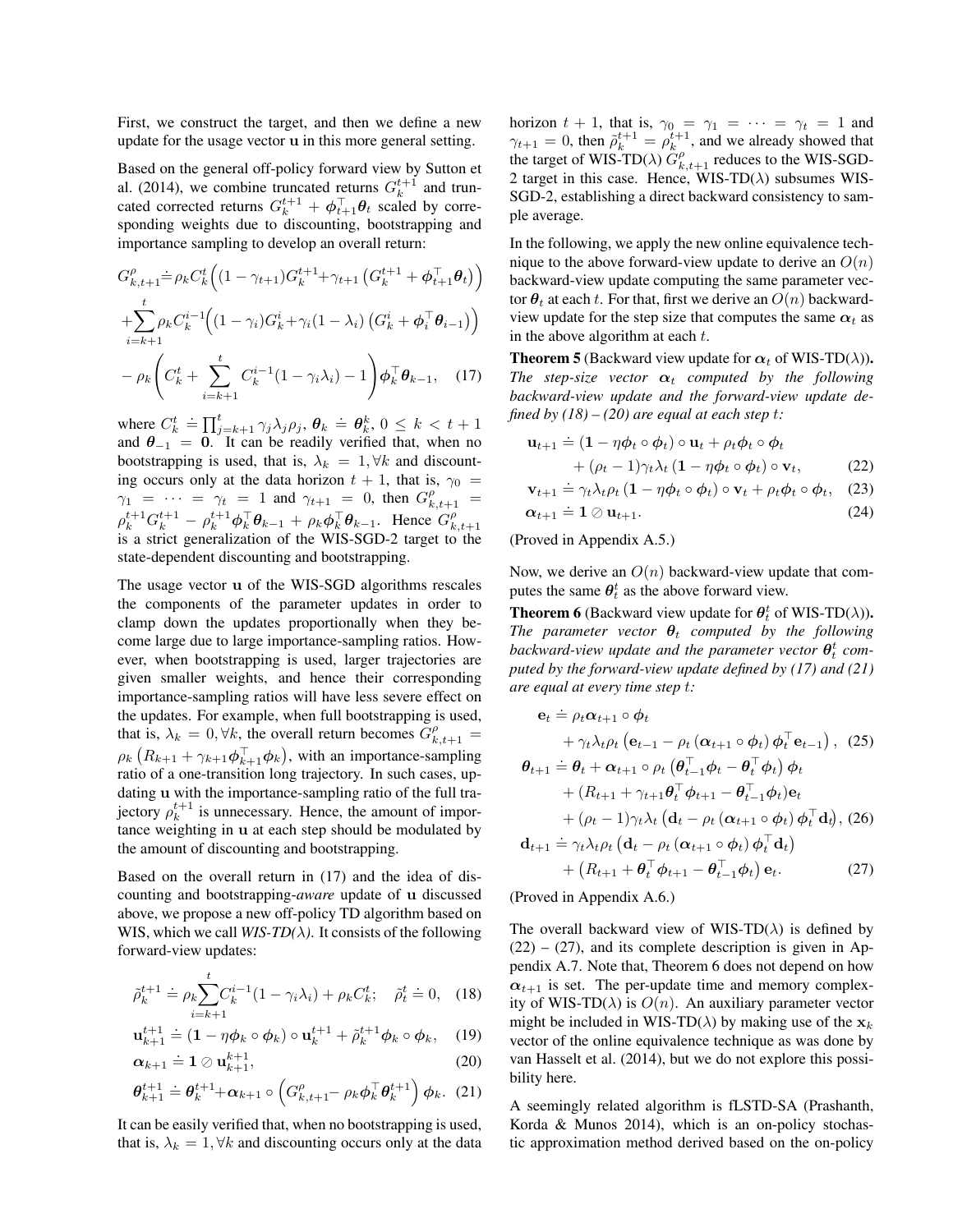LSTD algorithm (Bradtke & Barto 1996) by randomizing the transition samples. One might speculate whether an  $O(n)$  off-policy stochastic-approximation algorithm based on WIS can be derived from WIS-LSTD( $\lambda$ ) by applying the techniques used in fLSTD-SA. However, the application of fLSTD-SA in the off-policy case does not appear to achieve any form of WIS. Updating a vector step size based on the usage of the features and importance-sampling weights is a distinctive aspect of our new algorithm and is essential for obtaining the benefits of WIS, which is absent in existing stochastic-approximation methods.

## 6 Extending existing algorithms based on the new adaptive step size

The vector step-size adaptation based on the update of the usage vector **u** is only loosely coupled with WIS-TD( $\lambda$ ) and can be freely combined with existing off-policy algorithms as well as the on-policy ones. When combined with the existing algorithms, this step-size adaptation is expected to yield benefits due to the rescaling it performs according to the magnitude of importance-sampling weights and the frequency of feature activation.

We propose two new off-policy algorithms:  $WIS-GTD(\lambda)$ and *WIS-TO-GTD(* $\lambda$ *)*, based on GTD( $\lambda$ ) (Maei 2011) and true online GTD( $\lambda$ ) (van Hasselt et al. 2014), respectively. In both algorithms, we propose replacing the scalar step size of the main parameter vector with the vector step size according to  $(22) - (24)$  $(22) - (24)$  $(22) - (24)$ . The scalar step-size parameter of the auxiliary parameter vector of  $GTD(\lambda)$  and true online  $GTD(\lambda)$  could also be replaced with the vector step size with a different recency-weighting factor, but we leave it out here. The descriptions of these two algorithms are given in Appendix A.7.

We propose two new on-policy algorithms: *usage-based TD(* $\lambda$ *)* (U-TD( $\lambda$ )) and *usage-based true online TD(* $\lambda$ *)* (U-TO-TD( $\lambda$ )), by combining the vector-step-size adaptation with two existing on-policy algorithms:  $TD(\lambda)$  (Sutton & Barto 1998) and true online  $TD(\lambda)$  (van Seijen & Sutton 2014), respectively. There are interesting interrelationships between these on-policy and off-policy algorithms. For example, WIS-GTD( $\lambda$ ) becomes equivalent to U-TD( $\lambda$ ) in the on-policy case when the second step-size parameter  $\beta = 0$ . On the other hand, WIS-TD( $\lambda$ ) directly degenerates to U-TO-TD( $\lambda$ ) in the on-policy case, whereas WIS-TO-GTD( $\lambda$ ) reduces to U-TO-TD( $\lambda$ ) in the on-policy case with  $\beta = 0$ . We provide the description of U-TD( $\lambda$ ) and U-TO-TD( $\lambda$ ) in Appendix A.7.

#### 7 Experimental results

In this section we evaluate the new algorithms using two sets of experiments with off-policy and on-policy policyevaluation tasks, respectively. Source code for both the

off-policy and on-policy experiments are available online<sup>1</sup>. In the first set of experiments, we compared the new offpolicy algorithms: WIS-TD( $\lambda$ ), WIS-GTD( $\lambda$ ) and WIS-TO-GTD( $\lambda$ ) with two existing  $O(n)$  algorithms: GTD( $\lambda$ ) and true online  $GTD(\lambda)$  (TO-GTD( $\lambda$ )), and with two least squares algorithms: LSTD-TO( $\lambda$ ), an off-policy algorithm proposed by Dann, Neumann and Peters (2014), and WIS- $LSTD(\lambda)$ , an ideal extension of WIS. For evaluation, we created three off-policy policy-evaluation tasks.

The first task was constructed based on a random-walk Markov chain where the states can be imagined to be laid out on a horizontal line. There were 11 non-terminal states and two terminal states: on the left and the right ends of the chain. From each non-terminal state, there were two actions available: left, leads to the state to the left, and right, leads to the state to the right. The initial state was always set to the state in the middle of the chain. The reward was sparse: 0 for all transitions except for the rightmost transition to the terminal state, where it was  $+1$ . The behavior policy was uniformly random between the two actions and the target policy chose right with 0.99 probability. No discounting was used. The feature vectors were binary representations of state indices. For 11 non-terminal states, each feature vector was of length  $|\log_2(11)| + 1$  = 4, and these vectors for the states from left to right were  $(0,0,0,1)^\top$ ,  $(0,0,1,0)^\top$ ,  $(0,0,1,1,1)^\top$ ,  $\cdots$ ,  $(1,0,1,1)^\top$ . The features were all zero for the terminal states.

The second and the third tasks were constructed using randomly generated MDPs. We represent a randomly generated MDP as  $(N, m, b, \Gamma)$  where N and m stand for the number of states and actions, respectively, and *b* is a branching factor denoting the number of next states for a given state-action pair. Here,  $\mathbf{\Gamma} \in \mathbb{R}^{N \times N}$  is a diagonal matrix where the entries are the state-dependent discounting  $\gamma(\cdot)$  for each state. We use such a state-dependent discounting to denote termination under the target policy while experience continues seamlessly under the behavior policy. For each state, the next *b* states were chosen from total *N* states randomly without replacement, and the transition probabilities were generated by partitioning the unit interval at  $b - 1$  cut points which were selected uniformly randomly from [0*,* 1]. The rewards for a transition from a state-action pair to the next state were selected uniformly randomly from [0*,* 1] and kept deterministic. The behavior policy probabilities for different actions in a particular state were set using uniform random numbers from  $[10^{-15}, 1 + 10^{-15}]$  and normalized to sum to one. The target policy is much less stochastic: one of the actions in a particular state is chosen to have probability 0.99 and the rest of the actions are equiprobable.

<span id="page-6-0"></span><sup>&</sup>lt;sup>1</sup> Source code for off-policy experiments is available at [http:](http://github.com/armahmood/wis-td-experiments) [//github.com/armahmood/wis-td-experiments](http://github.com/armahmood/wis-td-experiments) and for on-policy experiments at [http://github.com/](http://github.com/armahmood/usage-td-experiments) [armahmood/usage-td-experiments](http://github.com/armahmood/usage-td-experiments).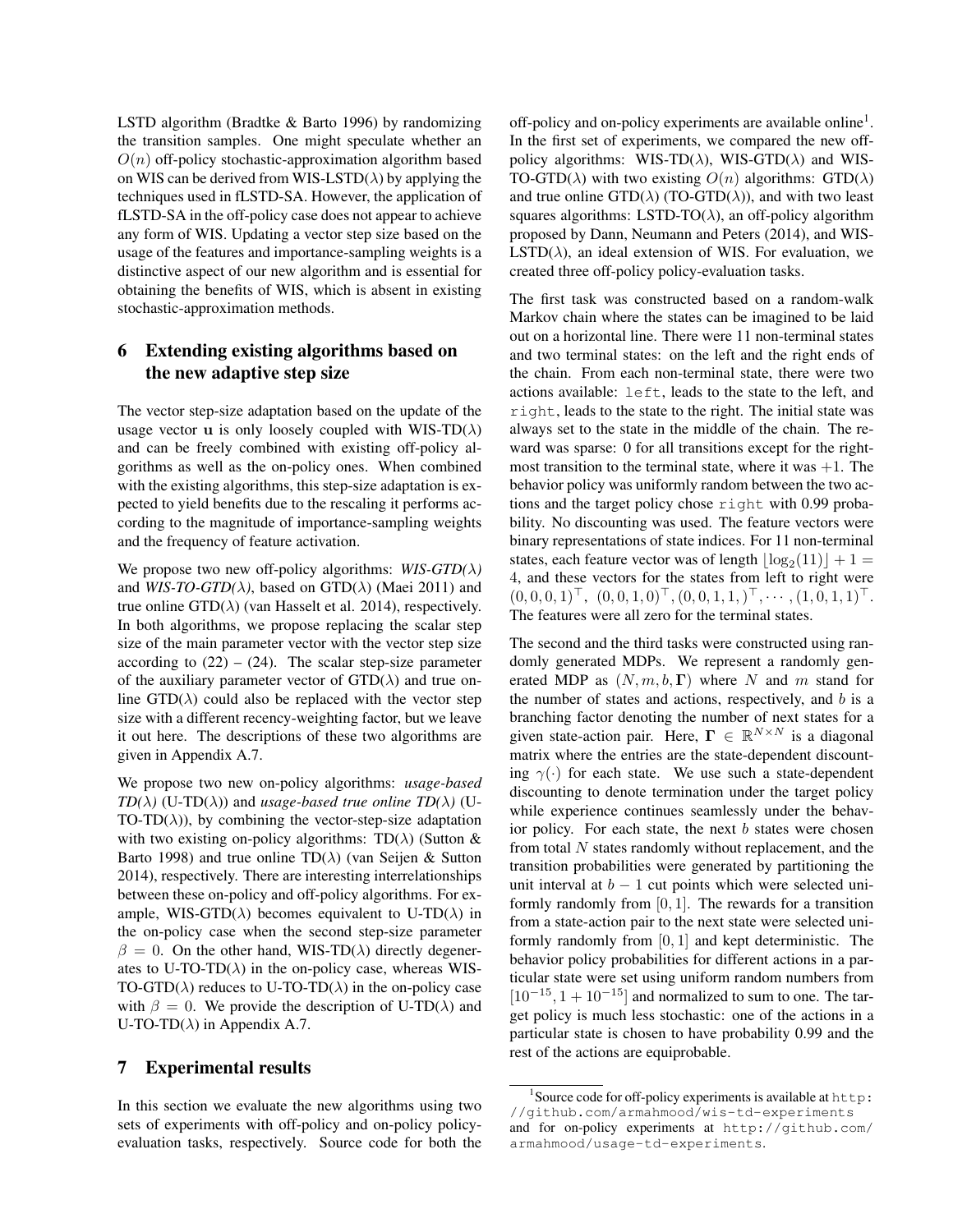

Figure 1: Empirical comparison of the new WIS-based  $O(n)$  algorithms with two existing  $O(n)$  algorithms and two LSTD algorithms on three off-policy policy-evaluation tasks. Performance is shown in the empirical normalized MSE (NMSE) measured by averaging over 50 independent runs and 100 episodes for the first task, 500 steps for the second, and 5000 steps for the third. The new WIS-based algorithms performed significantly better than both existing *O*(*n*) algorithms in all three off-policy tasks and competitively with one of the LSTD algorithms.

We constructed the second task by randomly generating an MDP with parameters  $(10, 3, 3, \Gamma)$ , where  $\gamma(\cdot) = 0$  for 2 randomly chosen states to denote termination under the target policy and  $\gamma(\cdot)=0.99$  for the rest of the 8 states. For the third task, we randomly generated an MDP with parameters  $(100, 3, 10, \Gamma)$ , where  $\gamma(\cdot) = 0$  for 5 randomly chosen states and  $\gamma(\cdot)=0.99$  for the rest. The feature vectors were binary representations of the indices of all states including those for which  $\gamma(\cdot)=0$ . In these two tasks, the feature vectors were normalized to have unit length.

We tested all algorithms for different values of constant  $\lambda$ , from 0 to 0.9 in steps of 0.1 and from 0.9 to 1.0 in steps of 0.01. The first step-size parameter  $\alpha$  of GTD( $\lambda$ ) and TO-GTD( $\lambda$ ) was varied by powers of 10 with powers chosen from  $-3$  to 0 in steps of 0.25. The second step-size parameter  $\beta$  of both algorithms was varied among values  $[0, 0.001, 0.01, 0.1]$ . The initial value  $u_0$  of the components of the usage vector **u** for WIS-TD( $\lambda$ ), WIS-GTD( $\lambda$ ) and WIS-TO-GTD( $\lambda$ ) was varied by powers of 10 with powers chosen from 0 to 3 in steps of 0.25. The recency-weighting factor  $\eta$  of the same algorithms was set as  $\eta = \mu/u_0$ , where *µ* was varied among values [0*,* 0*.*001*,* 0*.*01*,* 0*.*1*,* 1]. The second step-size parameter  $\beta$  for WIS-GTD( $\lambda$ ) and WIS-TO-GTD( $\lambda$ ) was set to zero. The matrix to be inverted in LSTD-TO( $\lambda$ ) and WIS-LSTD( $\lambda$ ) was initialized to  $\epsilon I$ , where  $\epsilon$  was varied by powers of 10 with powers chosen from  $-3$  to  $+3$  in steps of 0.2. The initial parameter vector  $\theta_0$  was set to 0.

Performance was measured as the empirical mean squared error (MSE) between the estimated values of the states and their true values under the target policy projected to the space spanned by the given features. The error was weighted according to the state-visitation distribution under the behavior policy. As the scale of this MSE measure can vary between these tasks, we normalized it by the squared weighted L2 norm of the projected true value, which is equivalent to the MSE under  $\theta = 0$ . As a result, the initial normalized MSE (NMSE) for each algorithm was 1. For each run, we averaged this error over 100 episodes measured at the end of each episode for the first task, over 500 steps for the second task, and over 5000 steps for the third. We produced the final estimate by further averaging over 50 independent runs.

Figure 1 shows the empirical performance together with the standard error on the three off-policy policy-evaluation tasks with respect to different  $\lambda$  and optimized over all other parameters. In all three tasks, the new algorithms significantly outperformed both  $GTD(\lambda)$  and  $TO-GTD(\lambda)$ indicating the effectiveness of the adaptive vector step size in retaining the advantage of WIS. The new algorithms also performed competitively with LSTD-TO( $\lambda$ ) in all tasks. Among the new algorithms, WIS-GTD( $\lambda$ ) had superior performance with large values of  $\lambda$ .

We also studied the sensitivity of the new algorithms with respect to their parameters. Although these algorithms replace the scalar constant step-size parameter of their base learner with an adaptive vector step size based on feature usage, the estimate of the usage depends on two new parameters: the initial value  $u_0$  and the recency weighting constant  $\eta$ . The initial value  $u_0$  of the usage vector can be interpreted as the inverse of the initial step size, and its tuning can be as extensive as that of the scalar step-size parameter in other algorithms. On the other hand,  $\eta$  can be viewed as the desired final step size. As a result, their product  $\mu = u_0 \eta$  is unit free and requires less rigorous tuning.

In our final set of experiments, we compared the new  $O(n)$ on-policy algorithms: U-TD( $\lambda$ ) and U-TO-TD( $\lambda$ ), with two  $O(n)$  on-policy algorithms: TD( $\lambda$ ) with accumulating traces and true online  $TD(\lambda)$ , which we call  $TO-TD(\lambda)$ .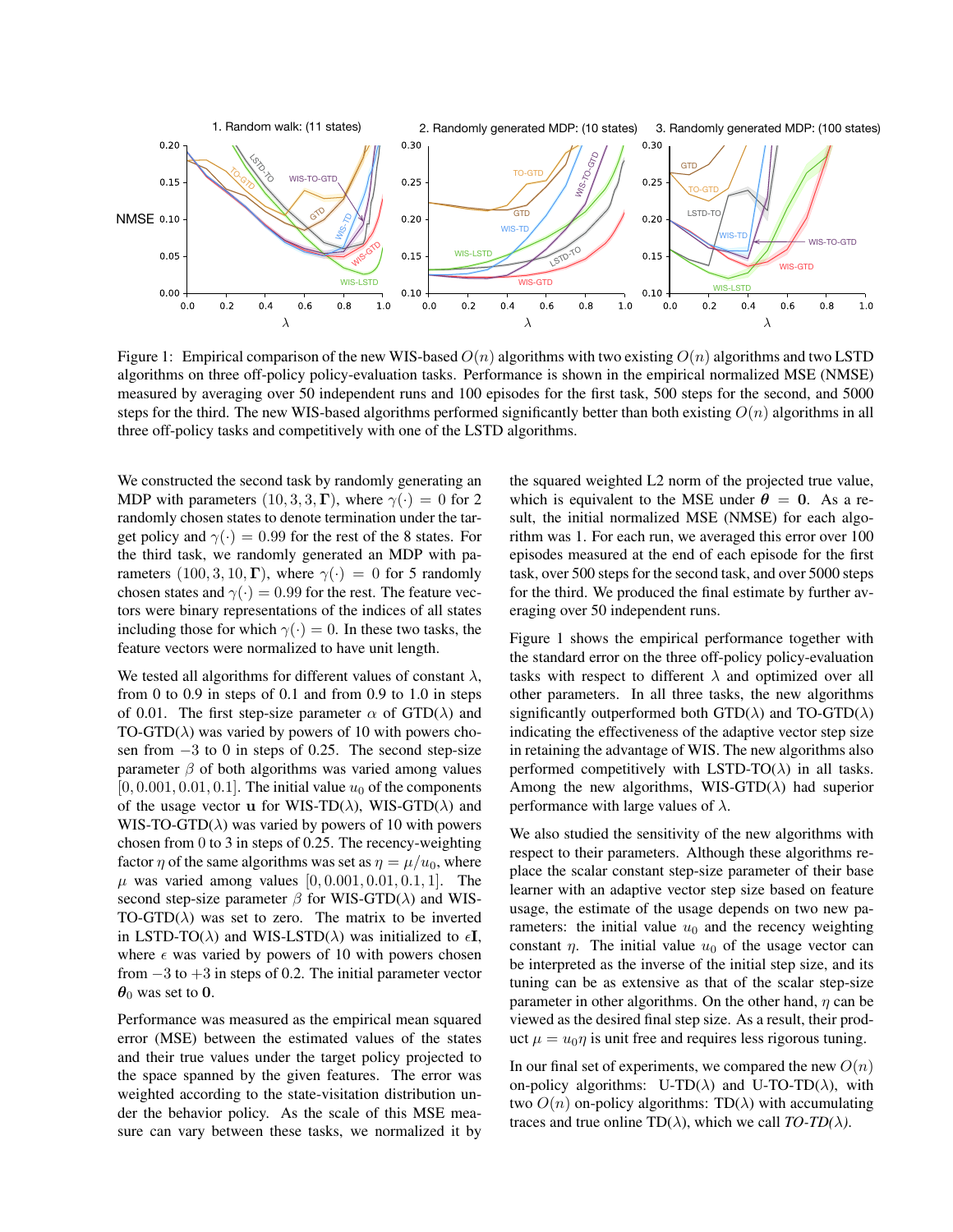

Figure 2: Empirical comparison of the new  $O(n)$  usagebased algorithms with two existing  $O(n)$  TD algorithms on on-policy policy-evaluation tasks. Performance is measured in empirical normalized MSE (NMSE).

We used randomly generated MDPs to produce two onpolicy policy-evaluation tasks. As the TD algorithms here estimate state-value functions, it sufficed to construct Markov Reward Processes (MRPs), which we obtained by choosing the number of actions *m* to be 1 in both tasks. Our first task used an MDP with 10 states: (10*,* 1*,* 3*,* 0*.*99I) and the second task used an MDP with 100 states: (100*,* 1*,* 10*,* 0*.*99I). The feature vectors were binary representations of the state indices as in the off-policy tasks and were normalized to have unit length.

For each task, the performance of each algorithm was measured for different parameter values. For  $TD(\lambda)$  and  $TO-$ TD( $\lambda$ ), the scalar step-size parameter  $\alpha$  was varied by powers of 10 with powers chosen from  $-3$  to 1 in steps of 0.25. For U-TD( $\lambda$ ) and U-TO-TD( $\lambda$ ), the parameter  $u_0$  was varied by powers of 10 with powers chosen from  $-1$  to 3 in steps of 0.25. The rest of the parameters for all four algorithms were varied using the same values as in the offpolicy tasks. Performance was measured using NMSE as in the off-policy tasks. For each run, we averaged this error over 100 steps for the first task and 1000 steps for the second. The final estimate is produced again by averaging over 50 independent runs.

Figure 2 shows the performance on both tasks for different  $\lambda$  with the rest of the parameters optimized. Left plot corresponds to MDP (10*,* 1*,* 3*,* 0*.*99I) and the right plot corresponds to MDP (100*,* 1*,* 10*,* 0*.*99I). On both tasks, the new algorithms performed significantly better than their base learning algorithms for higher values of  $\lambda$  and performed equally well for the smaller ones. The standard error in each case was smaller than the width of the curves shown. This set of experiments suggests that the step-size adaptation based on the usage of features can be useful in both off-policy and on-policy tasks.

### 8 Discussion and Conclusions

Weighted importance sampling (WIS), one of the most effective variants of importance sampling, has long been neglected in off-policy learning with parametric function approximation. Recently introduced WIS-LSTD( $\lambda$ ) extends WIS to linear function approximation and eligibility traces but is  $O(n^3)$  in computational complexity in the number of features. In this paper, we took this endeavor one step further and carried over much of the benefit of WIS to  $O(n)$ off-policy algorithms. In the process, we developed modifications of stochastic gradient descent that are more closely related to sample averages. This endeavor also resulted in developing a new online equivalence technique for deriving causal efficient updates from acausal intuitive updates, which was deemed essential for achieving  $O(n)$  updates for our new algorithms. On three off-policy policy-evaluation experiments, the new algorithms outperformed the existing  $O(n)$  off-policy algorithms and performed competitively with LSTD-TO( $\lambda$ ).

An intriguing outcome of our work is an adaptive vector step size that is updated based on the *usage* of features, which has emerged naturally from our goal to incorporate the sample average within SGD. It is distinct from the existing adaptive step-size algorithms but not the only possible one that can achieve a Monte Carlo equivalence. An interesting direction for future work would be to explore the other possible variants. Although beyond the scope of this work, it is interesting to investigate how the insights from the new step-size adaptation idea can be incorporated in existing step-size adaptation algorithms such as Autostep (Mahmood et al. 2012), vSGD (Schaul et al. 2013) or Adam (Kingma et al. 2014). Convergence analysis of the new algorithms is another interesting direction for future work.

#### Acknowledgements

The authors thank Hado van Hasselt, Joseph Modayil, Marlos C. Machado and Huizhen Yu for fruitful discussions that helped improve the quality of this work. This work was supported by grants from Alberta Innovates – Technology Futures, the National Science and Engineering Research Council of Canada, and the Alberta Innovates Centre for Machine Learning.

#### References

- Bradtke, S. J., Barto, A. G. (1996). Linear least-squares algorithms for temporal difference learning. *Machine Learning*, 22:33–57.
- Dann, C., Neumann, G., Peters, J. (2014). Policy evaluation with temporal differences: a survey and comparison. *Journal of Machine Learning Research, 15*:809–883.
- Defazio, A., Graepel, T. (2014). A comparison of learning algorithms on the Arcade Learning Environment. *arXiv preprint arXiv:1410.8620*.